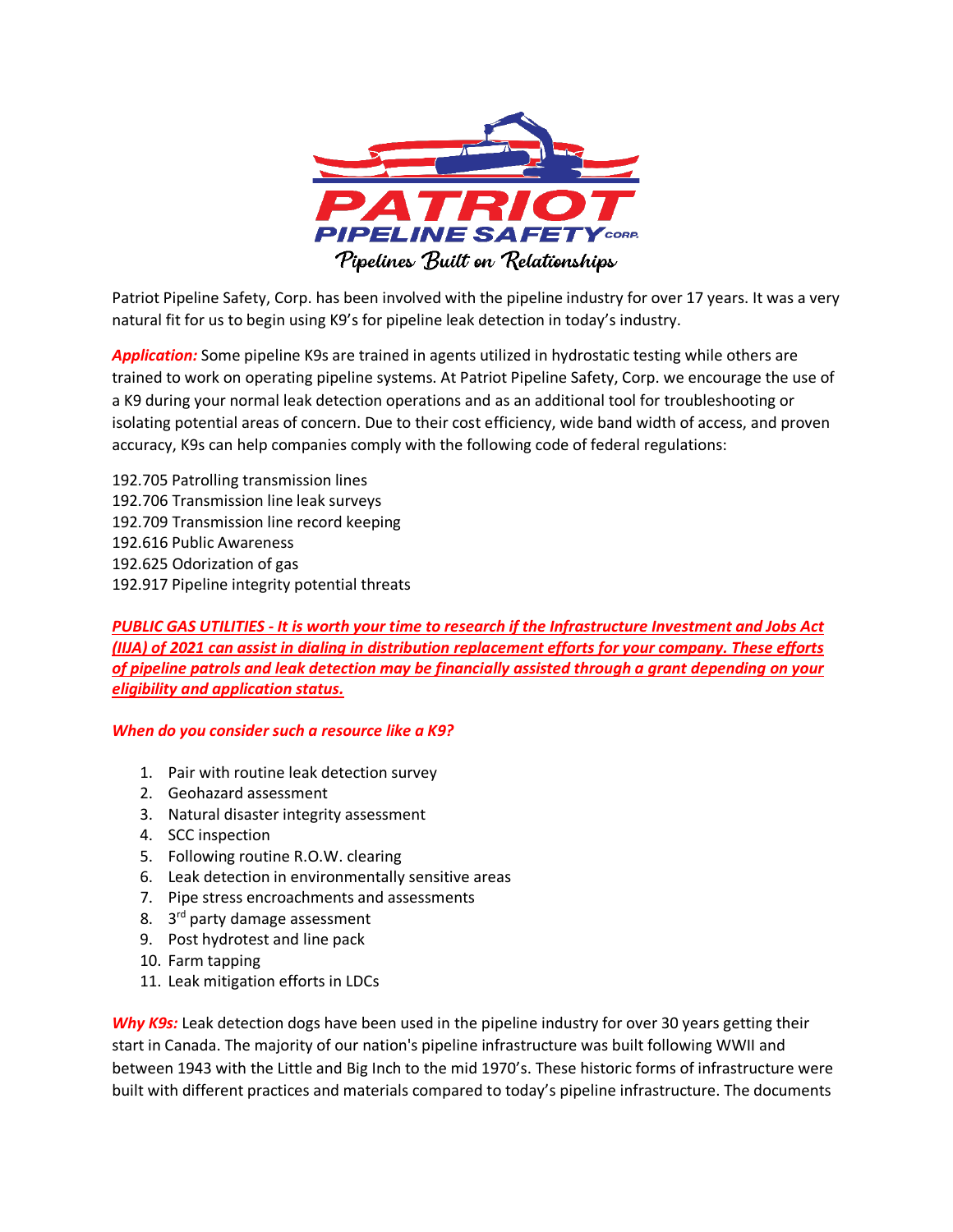and record keeping during and post construction were also much different. As a result, many companies closely monitor the integrity of their systems to make sure they meet or exceed today's safety and integrity guidelines. Part of this continuous monitoring is leak detection. Leak detection and pipeline right-of-way surveys and surveillance are critical to the safe operation of all pipelines. Some common challenges we face in the industry nationwide are stress corrosion cracking, old cathodic or custody flanges, aging technology and materials used in valves, weld defects, incomplete records, external corrosion, internal corrosion, non-piggable systems, induced voltage risks, physical attacks and geological hazards that are growing in frequency. All of these factors exist on multiple systems in the United States. Utilizing K9s for leak detection helps mitigate the risks associated with these factors and helps energy companies get ahead of potential challenges. This approach increases public safety, increases environmental protection, strengthens our nation's energy independence and provides assurance our nations pipeline systems are operating safely and efficiently.

*How:* Rather used as a primary method of leak detection or if you pair us as an additional method with one of your pipeline operators, Patriot can offer *a first of its kind field report* to support your records or to keep and reference internally. All our observations can be traced back to compliance and we provide technical insight as to our observations. A K9 specially trained in pipeline leak detection can be applied to gathering, transmission, and distribution systems. Patriot utilizes a K9 as part of a layered approach to pipeline leak detection. A specially trained K9 trained in leak detection is paired with an industry experienced pipeline professional. K9s increase accuracy in leak detection because they can access areas vehicles, trailers and some personnel cannot. This includes crowded parking lots, wetlands, utility corridors, congested right-of-way conditions, and many other physical barriers that often limit complete leak detection surveys. They require less right-of-way preparation to access and have been proven to detect leaks. At Patriot Pipeline Safety, Corp. we access a client's right-of-way using field experience to visually identify technical challenges involving terrain and equipment and a specially trained K9 that can also be supported by unmanned aircraft (drones) for additional observations and assessment of questionable areas.

*Cost:* When you compare K9's to other forms of leak detection, they are much cheaper and equally as reliable. We know this because we've utilized and contracted out other forms of instrumental leak detection. Other forms require injection equipment, lack of accuracy due to obstruction challenges, wind and often need preparations done to right-of-ways for access. This can include very costly mowing, fence cutting, land owner problems, and unnecessary impacts to the environment. Especially in sensitive wetlands, electrical transmission corridors, and private or protected land tracks. Utilizing K9s also lessens personnel needed to operate heavy equipment with work trailers who might be exposed to hazards associated with the natural terrain and environment of a right-of-way that may include snow, rains, poisonous plants, insects, snakes, and disgruntled land owners. While we support other methods that have also been proven, K9s can serve as the primary source or provide additional leak detection in a multi-disciplined approach.

*The difference:* What sets us apart in the pipeline industry? To begin we only focus on pipelines, compressor stations, and storage fields. When you hire a Patriot representative, you are hiring a professional who has either turned valves, ran pigs, or worked on a pipeline system in their career. We have a successful history in the industry and have played key roles in some of the largest pipeline projects in the past decade in our country. We know your challenges because we have lived many of